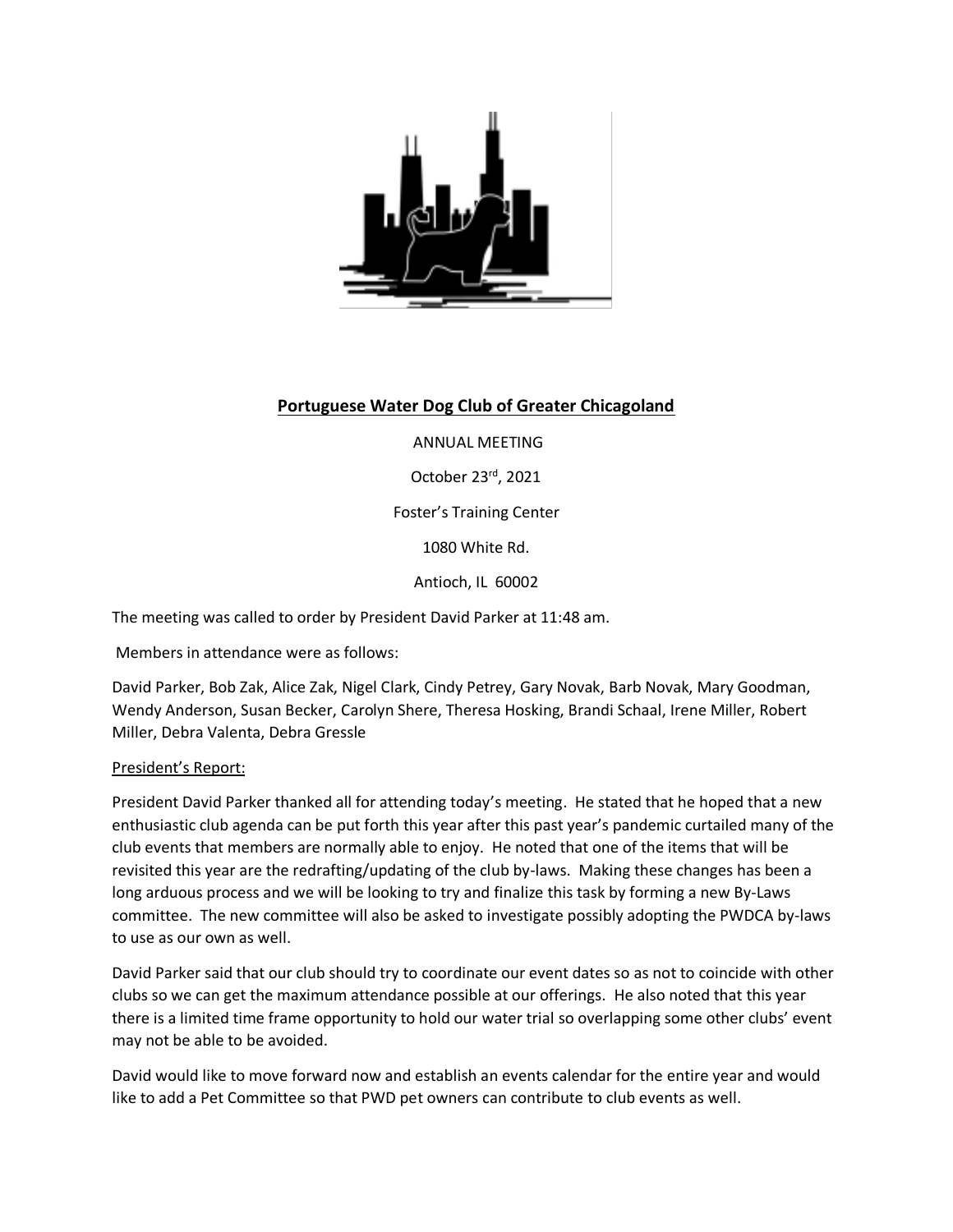David will be organizing a Packwalk somewhere in the Chicagoland area for anyone interested as an opportunity for club members getting together in a fun setting.

David Parker noted that Nigel Clark is stepping away from the PWDCGC Board and thanked her for her many years of service and dedication to the club and the many wonderful contributions she has contributed to the betterment of the club.

David Parker accepted Giene Keyes resignation from the board with thanks for her service to the board and her continuing service with club website and Facebook page.

#### Secretary's Report:

Secretary Bob Zak read the meeting minutes from the 2020 Annual Meeting.

David Parker moved to accept the meeting minutes as read and Wendy Anderson seconded the motion. All in favor. Motion carried.

Treasurers Report:

Gary Novak presented the past year's treasurers report:

#### PWDCGC Treasurer Report 10/23/2021 (For year starting November 1,2020)

| $10/20/2021$ (For your starting november 1,2020)<br>Description | Income     | Expense    |
|-----------------------------------------------------------------|------------|------------|
| <b>Annual Meeting</b>                                           |            |            |
| <b>Badger Show</b>                                              |            |            |
| <b>Bank Service Charges</b>                                     |            |            |
| <b>Charity Donation</b>                                         |            |            |
| Donations (Tropies/Awards)                                      | \$394.80   | \$728.24   |
| <b>Dryland Workshop</b>                                         | \$440.00   |            |
| <b>Health Clinic</b>                                            |            |            |
| Insurance                                                       |            | \$875.00   |
| Membership                                                      | \$1,537.66 |            |
| Merchandise                                                     |            |            |
| Miscellaneous Club Expenses                                     |            | \$2,206.20 |
| Not-for-Profit Renewal (State of Illinois)                      |            | \$16.00    |
| PayPal                                                          | \$57.66    | \$60.00    |
| Picnic                                                          |            |            |
| Pond Puppy                                                      |            | \$600.00   |
| <b>PWDCA</b>                                                    |            | \$500.00   |
| <b>PWDCA Rescue Inc.</b>                                        |            | \$1,500.00 |
| Raffle                                                          | \$205.00   |            |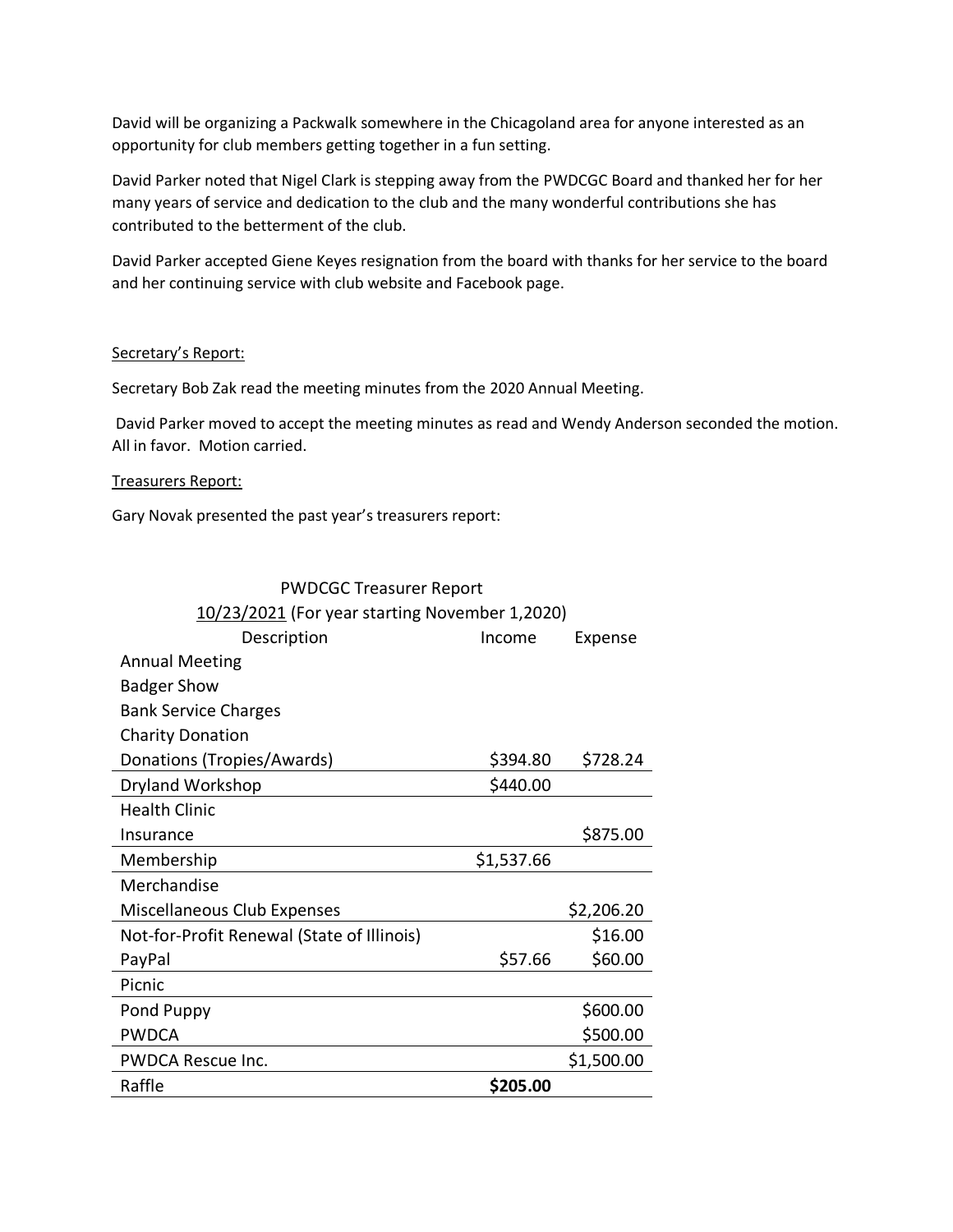| <b>Regional Specialty</b>          | \$80.00 | \$441.95 |
|------------------------------------|---------|----------|
| Shorelines (Miscelaneous Checking) | \$47.35 |          |
| <b>Storage Facility</b>            |         | \$770.00 |
| <b>Sunshine Gifts</b>              |         |          |
| <b>Water Trial</b>                 |         | \$550.38 |
| Water Workshop                     |         |          |
| <b>Website Fee</b>                 |         | \$312.00 |
| Zoom Fee                           |         | \$149.90 |

| <b>Primary Checking Account Balance</b> | \$17,108.76 |
|-----------------------------------------|-------------|
| Miscelaneous Checking Account Balance   | \$100.88    |
| <b>Total Funds Available</b>            | \$17,209.64 |

Committee Reports

Water Committee:

ANNUAL MEETING 2021 TRAINING COMMITTEE REPORT

# **2021**

The 2021 Water Program had a very successful year.

Our Dry Land Workshop had 13 teams registered. Three were returning teams working at a more advanced level.

The Pond Puppy season was very well attended this year, with an approximately 10-12 teams practicing each week. Things ran smoothly, thanks to the willing volunteers who learned to row and steward for the various exercises. Over the course of the summer, we saw marked progress with our beginner dogs.

Our Water Trial, held at the end of August, was also well attended, with 56 total entries. There were a total of 19 qualifiers: 4 Junior, 3 Apprentice, and 12 Working. Judge Janice Reilly commended the efforts of all participants and complimented everyone on the willingness and efforts of the teams. Due to Covid restrictions, there was no group dinner this year, but everyone had time to socialize over boxed lunches.

This year, the Board purchased new boats for the club, in time to be used at the water trial.

## **Looking Ahead to 2022**

We plan to continue holding our Dry Land Workshop, but have not yet set the dates.

Our Pond Puppy program will be undergoing some changes next year. As Tim O'Neill's property is being put on the market, the Casa Lago Pond will no longer be available. We are looking for alternative venues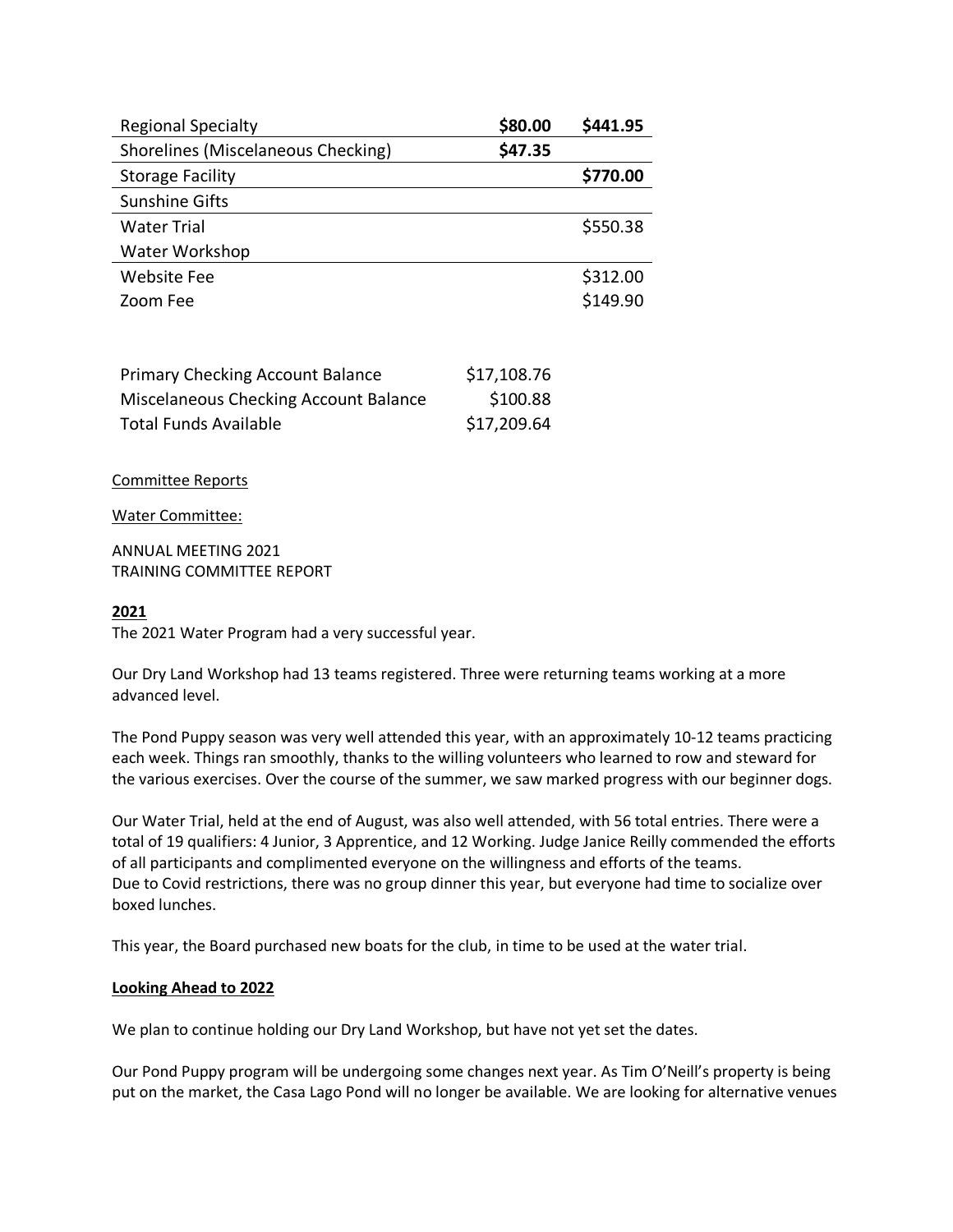and welcome any member ideas/suggested locations. For a number of years, we have been extremely fortunate to have access to the pond on a weekly basis throughout the summer. We are indebted to Tim O'Neill and the late Rae Kweder for opening their home to us over the years. They have been an integral part of the success of our water program.

We have submitted a request to RecPlex to hold next year's trial at Lake Andrea on July 30-31, with a back-up date in mid-September. Anyone wishing to help with behind the scenes water trial organization should please contact the committee chair.

Respectfully Submitted, Deborah Gressle, Chair Susan Becker Midge Ihrig Cindy Petry Bob Zak

Debra Gressle and Cindy Petrey reported that they are exploring dates with the RecPlex in Pleasant Prairie, WI that the venue is available to schedule the PWDCGC 2022 Water Trial.

#### Membership Committee:

Gary Novak reported that there are 98 Breeder referral memberships, 33 associate memberships, 34 single memberships and 33 family memberships totaling 197 memberships.

Obedience Committee:

No Report

Sunshine Committee:

No Report

By-Laws Committee:

No report

Nominating Committee:

Jennifer Hirsch reported:

A search was performed to find people for the open positions on the board and the nominees are being presented at this annual meeting PWDCGC 2021. I'd like to thank all the people who were willing to donate their time to enhance the PWD breed. Thank you for all your volunteerism, without your involvement we wouldn't be such a great club.

The committee presents the following members and offices for approval:

President, David Parker

Vice President, Wendy Anderson

Secretary, Aimee Pratt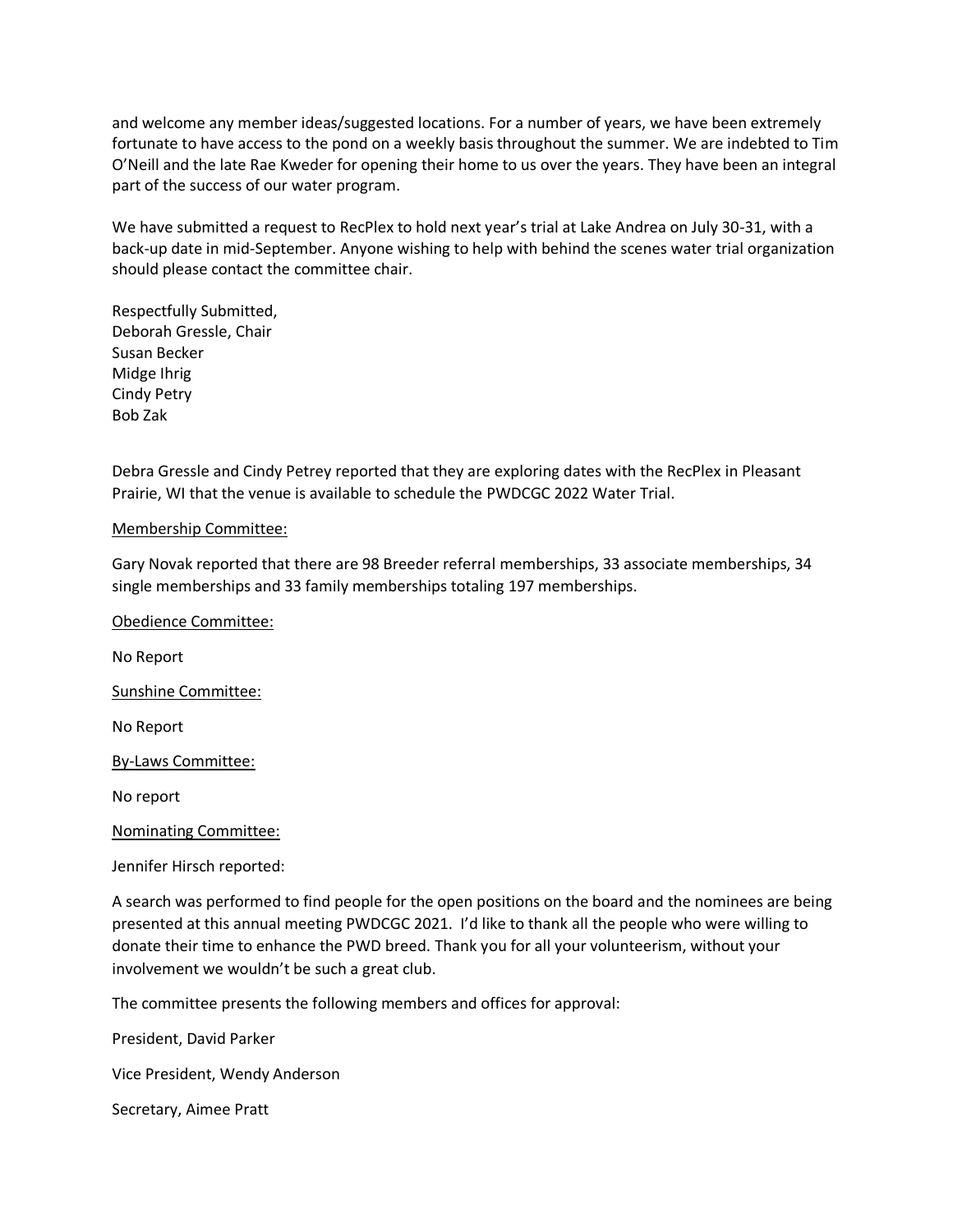Director, Theresa Hosking

Director, Cindra Delgado

Nigel Clark made a motion to vote on the above members for approval, motion seconded by Gary Novak. All in favor. Motion carried.

Gary Novak passed out voting ballots to all in attendance.

The votes were tabulated by Secretary Bob Zak and all nominees were unanimously approved.

All the nominees were welcomed to the board! David Parker stated that he looks forward to the new members input and new ideas.

A motion by Bob Zak to break for lunch was made and seconded by Cindy Petrey. All in favor. Motion carried.

#### **Break for Lunch**

David Parker brought the meeting back to order at 1:10 pm.

Pet Committee:

No Report

#### Health Committee:

Nigel Clark reported that in 2020 and 2021 veterinarians were not allowed to do clinics due to COVID concerns. Nigel will check into the possibility of holding a clinic for 2022. Clinics are usually held in March. To set this up she will need confirmation from vet by 12/1.

Rescue Committee:

No Report

Hospitality Report:

No Report

Awards Committee:

No Report

Merchandise Committee:

No Report

Board Approval of New Members:

Bob Zak read the following new members names for board approval:

Bill and Allison Pearson

Marsha Rosenson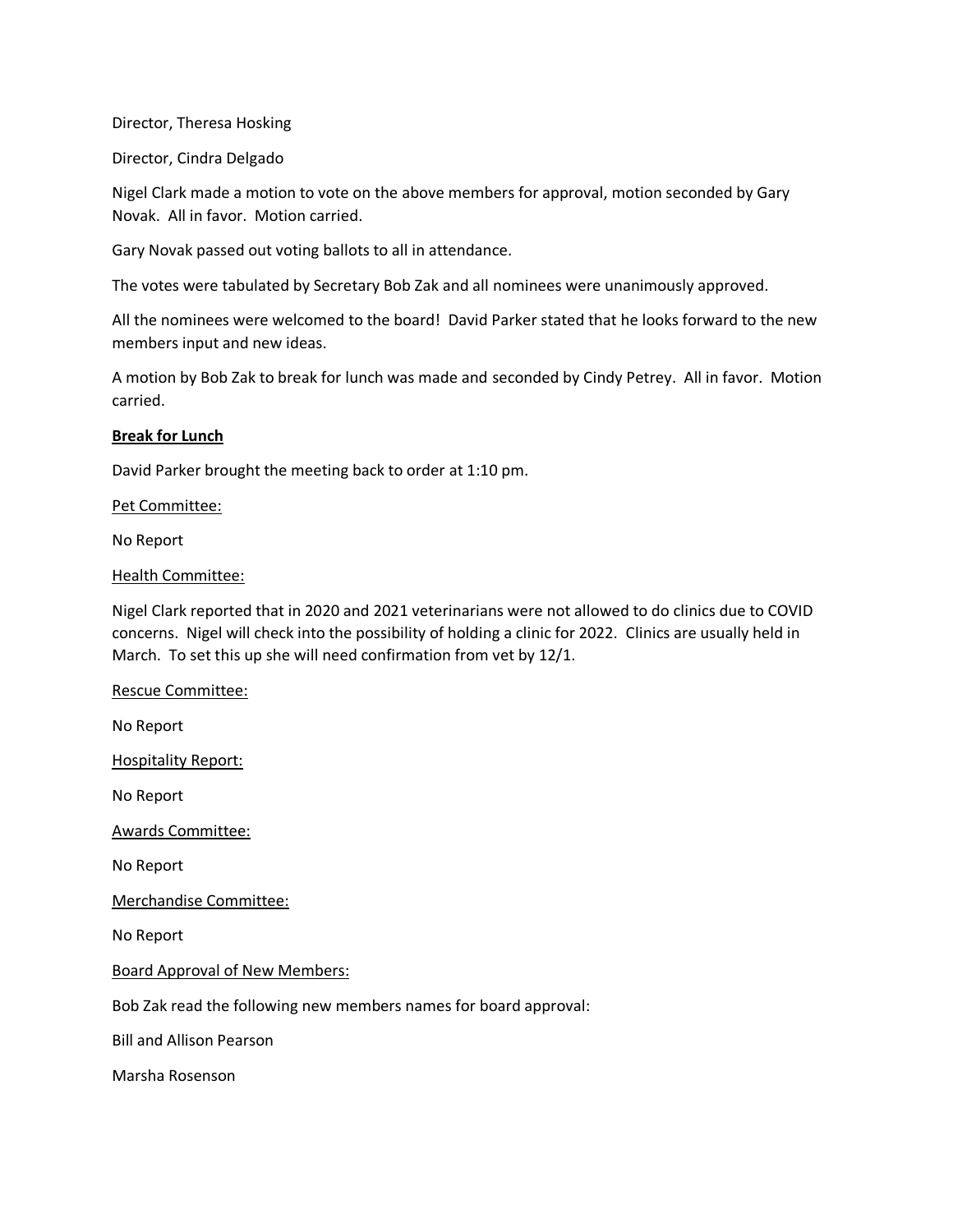Cindy Petrey made a motion to approve these new members. Wendy Anderson seconded the motion. All in favor. Motion carried. Welcome to new club members Bill, Allison and Marsha.

# Unfinished Business:

David Parker responded to a question by Debra Gressle regarding how many members formed the nominating committee. The by-laws call for 3 members on that committee but due to numerous declinations, there were only 2 on the committee. The dates spelled out in the by-laws were met but there should have been on more person on the committee. All of the by-law regulations for the Nominating Committee will be revisited before the next election cycle

David Parker stated that we need to try to find out how the membership views resuming indoor, in person activities. Gary Novak stated that the new club application forms have a spot on them for the applicant to express their interests in working with their dogs and this will help in determining what people may want the club to do. Maybe someone that is not involved in show events might want to chair the Pet Committee.

David Parker stated that upcoming Board Meetings will be posted to the website calendar and regular members encouraged to join the meetings.

David Parker made a motion have Theresa Hoskings be the person to contact Giene Keyes with info for the Facebook and website accounts.

Wendy Anderson seconded the motion. All in favor. Motion carried.

Gary Novak stated that the Zoom account for meeting is up for renewal. Does the club want to keep this account? Cindy Petrey made a motion to keep this account. Nigel Clark seconded the motion. All in favor. Motion carried.

Committees that need to meet online can use Goodge Meeting to facilitate that meeting.

David Parker stated that the PWDCGC Annual Picnic is tentatively scheduled for Sunday, June 26th, 2022 at Ingraham Dog Park in Pleasant Prairie, WI.

Cindy Petrey mentioned that Patty Johnson talked with a groomer that might be interested in doing a seminar, Nick Waters. They could check to see his availability. It was also mentioned that Melissa Engleking could be a potential groomer that we could bring in to do a seminar too. Also, it would be good to see who is interested in a grooming seminar and whether they are interested in pet grooming or show grooming.

## New Business:

David Parker nominated Susan Becker to fill the position on the board as a director created by the resignation of Giene Keyes. Nigel Clark made a motion to have Susan Becker join the board. Gary Noval seconded the motion. All in favor. Motion carried. Welcome Susan!

David Parker stated that he would like to get an updated copy of all the committee chairs. In addition to that, he would like to recruit chairpersons for any of the open positions for the various committees.